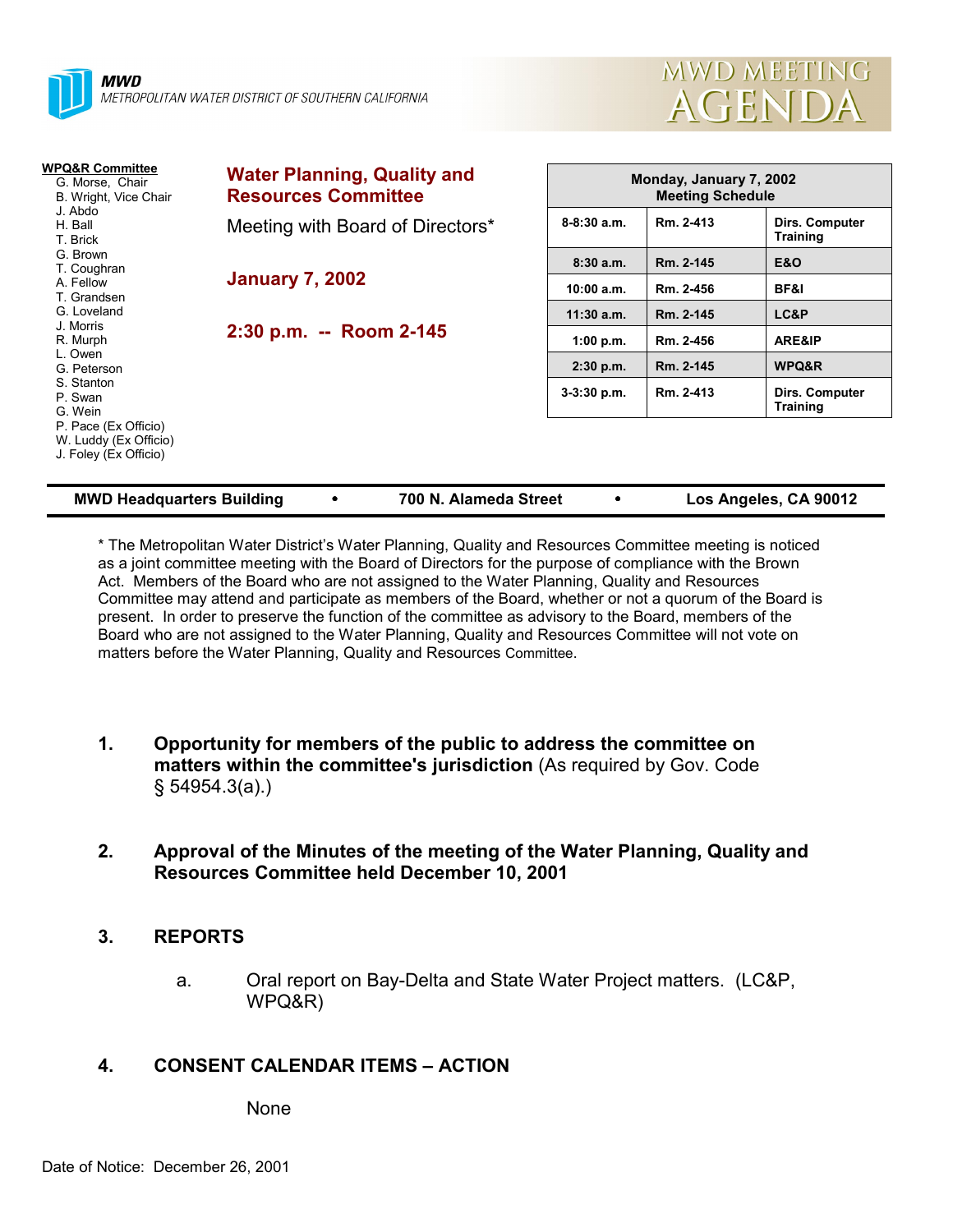## **5. OTHER BOARD ITEMS – ACTION**

**9-7** Authorize the execution of an agreement based on the Sacramento Valley Phase 8 Short-Term Workplan Settlement Principles. (WPQ&R) **[Conference with legal counsel—existing litigation; parties: water right holders in Bay-Delta watershed; to be heard in closed session pursuant to Gov. Code ß 54956.9(a); State Water Resources Control Board consideration of alternatives to implement water quality objectives for the Bay-Delta Estuary and related matters]**

### **6. BOARD INFORMATION ITEMS**

10-2 Transmittal of February 2002 Metropolitan Annual Progress Report to the California State Legislature on Achievements in Conservation, Recycling, and Groundwater Recharge. (WPQ&R, CO&L) **(To be mailed separately)**

### **7. COMMITTEE ITEMS**

- a. Oral report on (a) Quantification Settlement Agreement Draft Program EIR; (b) Secretary of the Interior's proposed Implementation Agreement Draft EIR; and (c) Imperial Irrigation District Water Conservation and Transfer Project Draft EIS/EIR
- b. Oral report on recent weather and water supply conditions
- c. Oral report on Integrated Resources Planning update

#### **8. MANAGEMENT REPORT**

a. Water Resource Management Manager's report

### **9. FOLLOW-UP ITEMS**

None

# **10. FUTURE AGENDA ITEMS**

### **11. ADJOURNMENT**